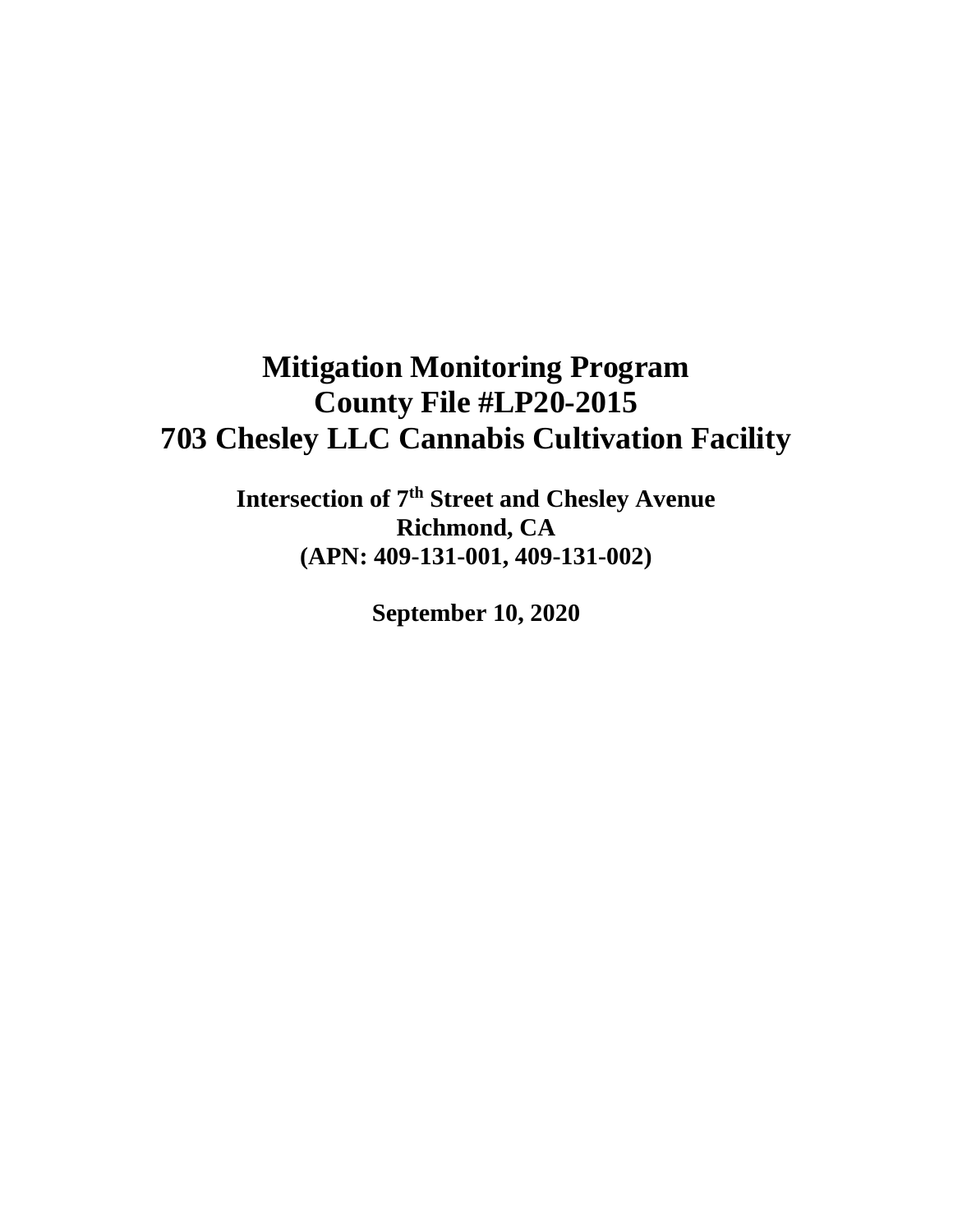# **SECTION 1: AESTHETICS**

**Potentially Significant Impact**: The facility will be outfitted with new external security lighting and interior grow lights, some ow which will be illuminated continuously, or illuminated for extended periods that include some nighttime hours. This lighting could create a new substantial source of light which could adversely affect nighttime views in the area, more specifically, the residences located across Chesley Avenue and & 7th Street.

### **Mitigation Measures:**

**AES-1**: All exterior lighting shall be outfitted with shrouds and deflected downward so as to focus illumination towards buildings, parking, and sidewalk areas at the project site, and not to adjacent properties.

**AES-2**: After 10:00 PM, exterior lighting shall only be operated with the use of motion sensors or other triggering mechanisms and shall not be left on continuously. An exception is made for exterior lighting to illuminate parking areas to the north and east of the building. The sensitivity of all motion sensors and other light triggering mechanisms shall be adjusted to trigger illumination from activity near the building and on adjacent sidewalk, and not by vehicular traffic along Chesley Avenue and 7<sup>th</sup> Street.

**AES-3**: Prior to initiation of the use, the applicant shall provide visual evidence to the County that physical building modifications or other provisions have been made to ensure that glare from the use of grow lights will not be detectible through windows or other building openings along the  $7<sup>th</sup>$  Street and Chesley Avenue frontages between 10:00 PM and dusk. This can include, but is not limited to, window tinting, window film, "blackout" drapes, and automatic timers/dimmers.

| <b>Implementing Action:</b>              | <b>COA</b>                                                                                                                                                  |
|------------------------------------------|-------------------------------------------------------------------------------------------------------------------------------------------------------------|
| Timing of Verification:                  | Prior to CDD stamp-approval of plans (AES-1), Throughout<br>the life of the use (AES-2), Prior to building occupancy or<br>establishment of the use (AES-3) |
| <b>Responsible Department or Agency:</b> | <b>CDD</b>                                                                                                                                                  |
| <b>Compliance Verification:</b>          | Submittal of construction plans (AES-1, AES-2), Submittal of<br>site photos (AES-3)                                                                         |

## **SECTION 3: AIR QUALITY**

**Potentially Significant Impact**: Exhaust emissions and particulates produced during daily operational activities of the facility may contribute towards significant amounts of pollutants within the air district. However, implementation of the following mitigations to ensure the use of Best Available Control Technology (BACT) will ensure that the project's portion of emission levels are reduced to a less than significant level.

#### **Mitigation Measures:**

**AIR-1**: The following measures shall be implemented during all on-going business operations: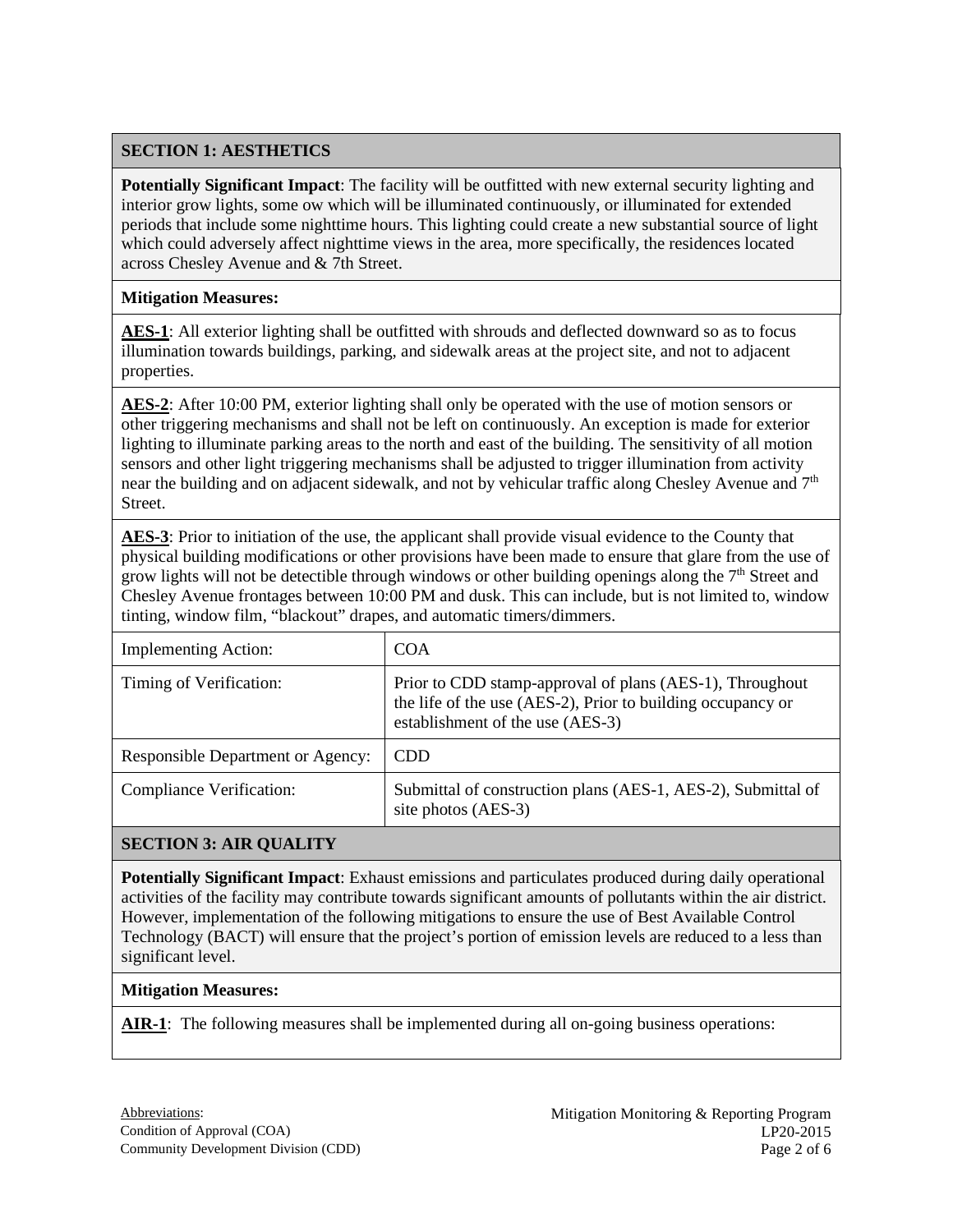- 1. The property owner/tenant/lessee shall ensure that all heavy-duty trucks entering or operated on the project site are model year 2014 or later, and shall expedite a transition to zero-emission vehicles, with the fleet fully zero-emission beginning in 2030 or when such vehicles are commercially available, whichever date is later.
- 2. The property owner/tenant/lessee shall utilize a "clean fleet" (e.g., zero-emission light- and medium-duty delivery trucks, vans and automobiles) as part of business operations.
- 3. The property owner/tenant/lessee shall ensure all service equipment (e.g., yard hostlers, yard equipment, forklifts, and pallet jacks) used within the project site are zero-emission.
- 4. The property owner/tenant/lessee shall use the cleanest technologies available, and provide the necessary infrastructure to support zero-emission vehicles and equipment that will be operating on-site.
- 5. Prior to CDD-stamp approval of plans for building permits, the property owner/tenant/lessee shall submit plans for review and approval of CDD staff, which include the necessary infrastructure for future use of electric trucks, both semi-trucks and delivery trucks (e.g., installation of conduit specifically designated for truck charging equipment in the future).
- 6. Idling is strictly prohibited on the subject property and adjacent streets in the Richmond/San Pablo area. The property owner/tenant/lessee shall inform all truck drivers associated with the business of this prohibition.
- 7. Applicant/tenant/lessee shall periodically sweep the property to remove road dust, tire wear, brake dust and other contaminants in parking lots.
- 8. Applicant/tenant/lessee shall not use diesel back-up generators on the property unless absolutely necessary. If absolutely necessary, generators shall have Best Available Control Technology (BACT) that meets CARB's Tier 4 emission standards or meets the most stringent in-use standard, whichever has the least emissions.
- 9. The property owner/tenant/lessee shall monitor and be in compliance with all current air quality regulations for on-road trucks including CARB's Heavy-Duty (Tractor-trailer) Greenhouse Gas Regulation, Periodic Smoke Inspection Program, and the Statewide Truck and Bus Regulation.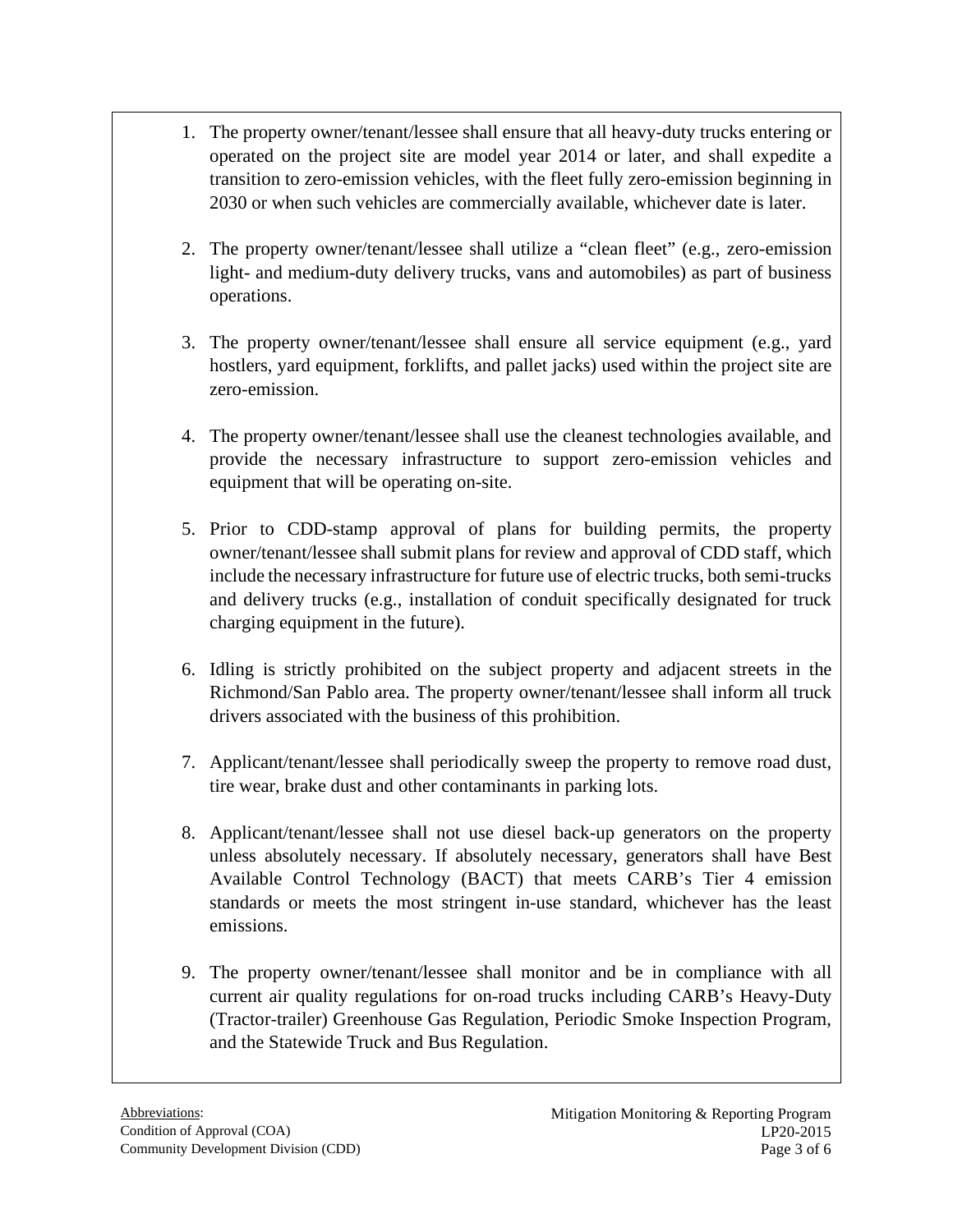- 10. The operation of Transportation Refrigeration Units (TRUs) is prohibited on the subject site. Any proposed use of TRUs at the subject location will require submittal of a Land Use Permit modification application.
- 11. The property owner shall include all project Air Quality mitigation measures as part of contractual lease agreement language to ensure the tenant/lessee is informed of all on-going operational responsibilities

| <b>Implementing Action:</b>         | <b>COA</b>                                                                                                                 |
|-------------------------------------|----------------------------------------------------------------------------------------------------------------------------|
| Timing of Verification:             | Prior to CDD stamp approval of building plans (electrical<br>infrastructure plan submittal), Throughout life of the use.   |
| <b>Responsible Party or Agency:</b> | Project proponent and CDD                                                                                                  |
| <b>Compliance Verification:</b>     | Submittal of electrical infrastructure plans for CDD review,<br>property owner and/or tenant site and equipment inspection |

**Potentially Significant Impact:** Due to the subject property's proximity to sensitive receptors such as parks and residential neighborhoods, the routine truck delivery of materials and supplies or the quarterly puck-up of final product by licensed distributors via trucks that use routes going through residential neighborhoods and near other sensitive receptors can increase their exposure to pollutant concentrations. However, inclusion of the following mitigation to dictate truck routes associated with the proposed facility will help in reducing the potential for exposing sensitive receptors to those truck emission-related pollutant concentrations.

## **Mitigation Measures:**

**AIR-2**: All truck traffic to and from the facility shall avoid traveling through nearby residential neighborhoods, and shall be directed through industrially- and commercially-zoned areas via the use of Richmond Parkway, Parr Boulevard, and Rumrill Boulevard. Alternate routes by way of using residential sections of roadways such as Fred Jackson Way or Market Avenue shall be prohibited. An informational flier for distribution to facility employees and third-party delivery drivers shall be kept on-site to inform appropriate parties of the truck route restriction.

| <b>Implementing Action:</b>         | <b>COA</b>                                                                   |
|-------------------------------------|------------------------------------------------------------------------------|
| Timing of Verification:             | Prior to building occupancy (informational flier), Throughout<br>life of use |
| <b>Responsible Party or Agency:</b> | Project proponent, CDD                                                       |
| Compliance Verification:            | Submittal of draft informational flier to CDD                                |

**Potentially Significant Impact:** The growing of up to 1,600 cannabis plants at the facility has the potential for creating substantial odors. Furthermore, if not captured or eliminated, these odors could significantly impact a substantial number of people due to the proximity of the surrounding residential neighborhoods.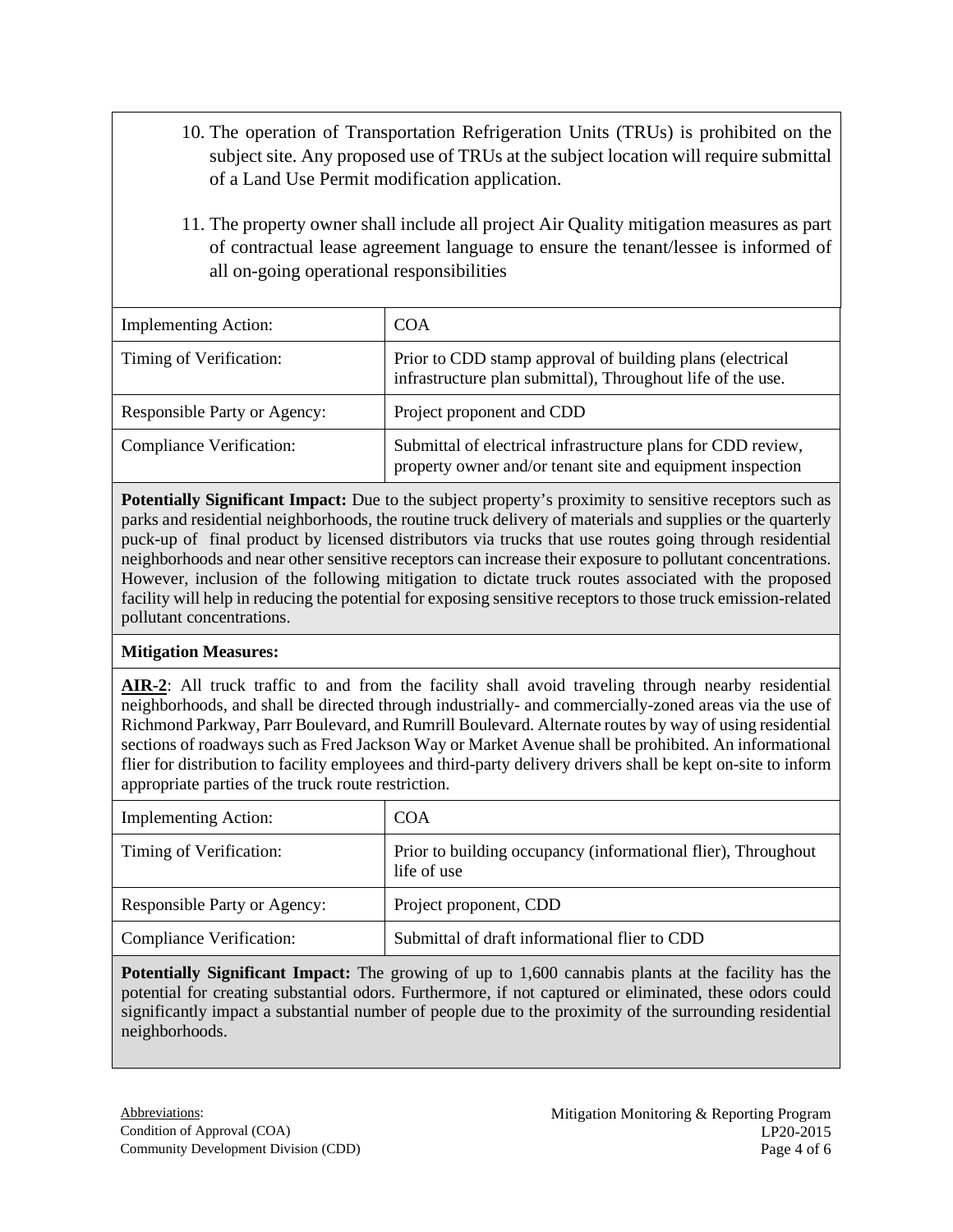# **Mitigation Measures:**

**AIR-3**: Prior to establishment of the cannabis cultivation use or CDD stamp approval of plans for issuance of building permits, the applicant shall submit a ventilation and odor control plan for review and approval of the County. The plan shall remain in effect throughout the life of the use, and shall at minimum include the following:

- Plans, completed by a licensed professional, detailing the type and location of ventilation and odor control equipment to be used.
- Plan notes or a separate statement identifying any additional measures that will be implemented (e.g., sealing windows, odor neutralizers)
- A proposed maintenance and/or monitoring schedule for the plan once implemented.

**AIR-4**: The applicant shall designate an odor coordinator who will be responsible for implementing and maintaining the approved odor control plan and responding to any complaints. One sign each, detailing this person's name and contact information, shall be permanently posted clearly somewhere along the Chesley Avenue and  $7<sup>th</sup>$  Street building facades of the existing building. The odor coordinator shall maintain a log of complaints, which shall be available for review by County staff upon request.

| <b>Implementing Action:</b>         | <b>COA</b>                                                                                                             |
|-------------------------------------|------------------------------------------------------------------------------------------------------------------------|
| Timing of Verification:             | Prior to CDD stamp-approval of plans (AIR-3), Prior to<br>initiation of use (AIR-4)                                    |
| <b>Responsible Party or Agency:</b> | CDD.                                                                                                                   |
| <b>Compliance Verification:</b>     | Submittal of ventilation odor control plan to CDD, photo<br>evidence of sign posting, submittal of draft notice to CDD |

# **SECTION 6: ENERGY**

**Potentially Significant Impact:** Due to the nature of equipment needed to promote plant and maintain ideal growing conditions in the facility, the proposed project has the potential for creating a substantial energy demand. This equipment can result in unnecessary energy consumption if not outfitted with upto-date efficiency technology and design practices.

## **Mitigation Measures:**

**ENG-1**: Prior to establishment of the cannabis cultivation use or CDD stamp approval of plans for issuance of building permits, the applicant shall submit plans or other documentation detailing the renewable energy source (i.e., existing onsite solar system or local provider) ultimately chosen to serve the facility in compliance with Section 88-28.414(e) of the County Ordinance.

**ENG-2**: Prior to establishment of the cannabis cultivation use or CDD stamp approval of plans for issuance of building permits, the applicant shall submit ventilation and interior lighting documentation for review and approval of the County. The submitted documents shall illustrate the use of high efficiency appliances and equipment. The submittal shall at minimum include the following:

• Plans detailing the type and location of ventilation and lighting equipment to be used.